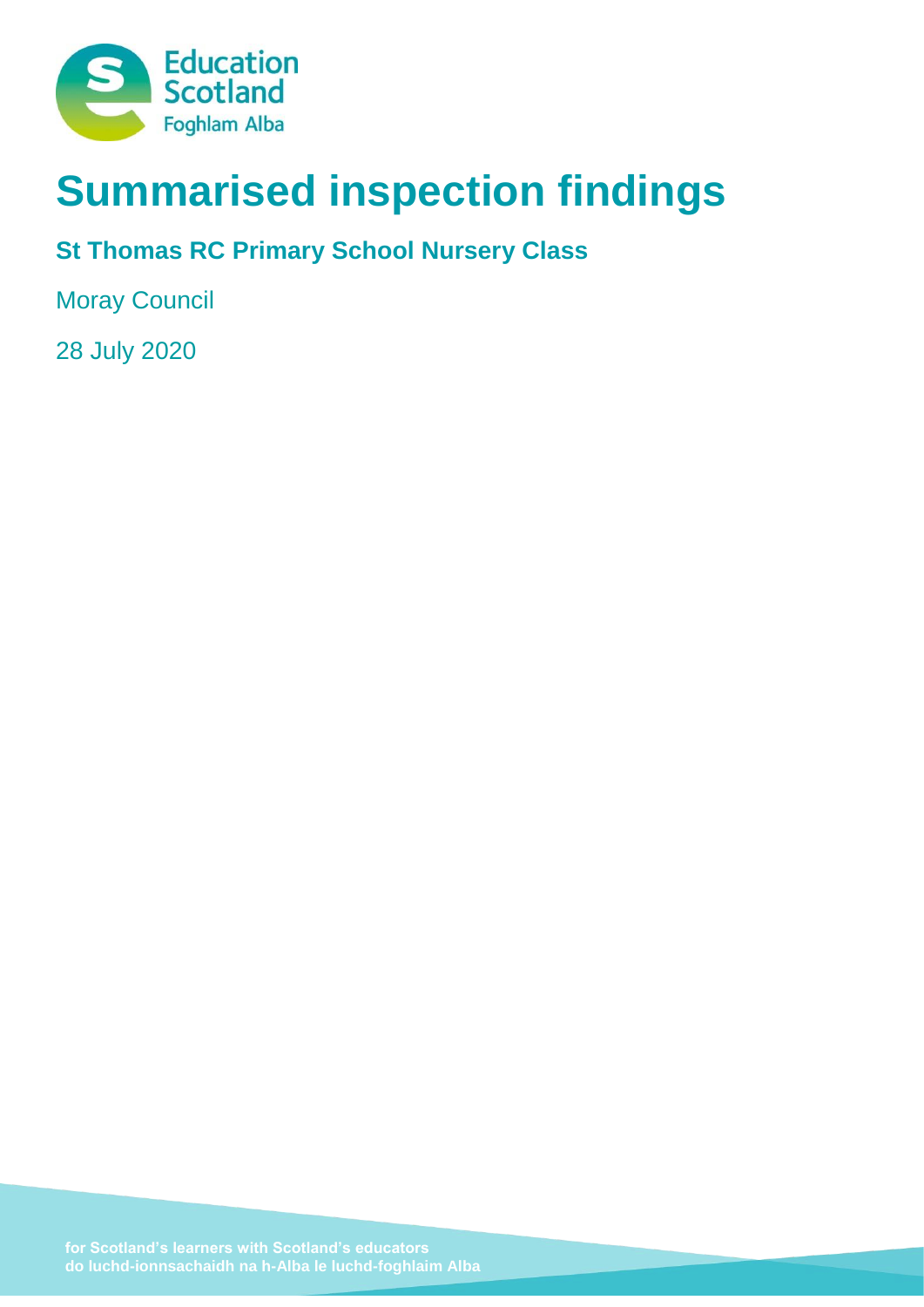### Key contextual information

St Thomas RC nursery class is an integral part of the school. It is registered to provide early learning and childcare (ELC) for up to 20 children aged three to those not yet attending primary school. At the time of inspection, there were 18 children accessing 600 hours of funded ELC, across five mornings each week. The headteacher has overall leadership responsibility for the nursery. The nursery provision consists of a playroom that has direct access to a well-resourced garden area. The nursery class also make use of spaces in the wider school environment, such as the gym hall and the large outdoor play space.

| 1.3 Leadership of change                                                                                                                                                                                                                                                                                                                                                                                                                                             | satisfactory |
|----------------------------------------------------------------------------------------------------------------------------------------------------------------------------------------------------------------------------------------------------------------------------------------------------------------------------------------------------------------------------------------------------------------------------------------------------------------------|--------------|
| This indicator focuses on working together at all levels to develop a shared vision for change<br>and improvement which reflects the context of the setting within its community. Planning for<br>continuous improvement change should be evidence-based and clearly linked to strong<br>self-evaluation. Senior leaders should ensure that the pace of change is well judged and<br>appropriate to have a positive impact on outcomes for children. The themes are: |              |
| developing a shared vision, values and aims relevant to the setting and its community<br>strategic planning for continuous improvement                                                                                                                                                                                                                                                                                                                               |              |

- implementing improvement and change
- The nursery class shares values with the school. Children, parents and staff have recently reviewed the values and are these are displayed in the cloakroom area and in the playroom. The setting is at the early stages of developing children's understanding of respect, happiness, community, creativity and positive attitudes. The nursery, along with the school, is in the process of reviewing the vision for the school and nursery.
- **n** Practitioners are beginning to engage with national documentation to support them in the self-evaluation process. They are using the challenge questions from How Good Is Our Early Learning and Childcare? (HGIOELC) to evaluate aspects of practice. They should continue to embed this and consider ways to involve children, families and other stakeholders in the process. This should support them to make well-informed changes to improve practice.
- **n** Practitioners engage in regular professional learning to support improvement. This includes good practice visits to other settings, professional reading, undertaking award bearing courses, attending training delivered by the authority and attending collegiate sessions in the school. Practitioners should evidence the impact professional learning has on improving practice in the nursery.
- **n** Practitioners do not yet have identified leadership roles. They share responsibility to take forward areas for improvement such as developing the outdoor area and responsive planning. As the team grows, in order to deliver additional funded ELC hours in August 2020, the nursery should develop leadership roles relevant to the experiences and skills of each team member. This will help to provide a more focused approach and allow practitioners to evaluate more effectively the impact of improvements for children and families.
- **n** Children's leadership roles consist of 'tidy teams' and 'snack helpers'. Practitioners should develop these to reflect children's leadership roles in the primary school. This should support children to develop further their leadership skills and their ability to contribute to decision making and planning.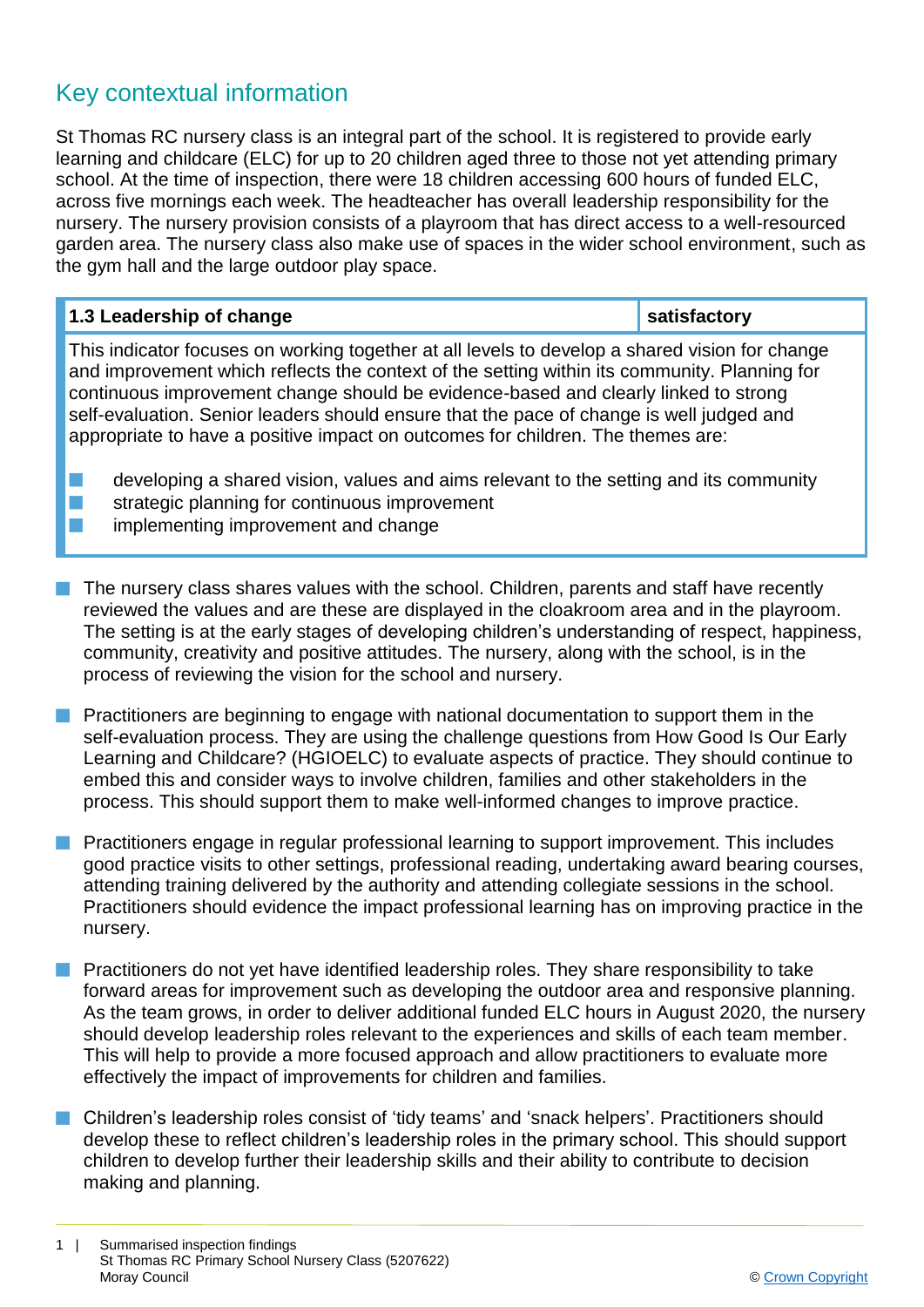**n** The newly formed nursery team work very well together with the headteacher and demonstrate a strong commitment to continued improvement. The team is well placed to continue to improve provision to deliver high standards of ELC.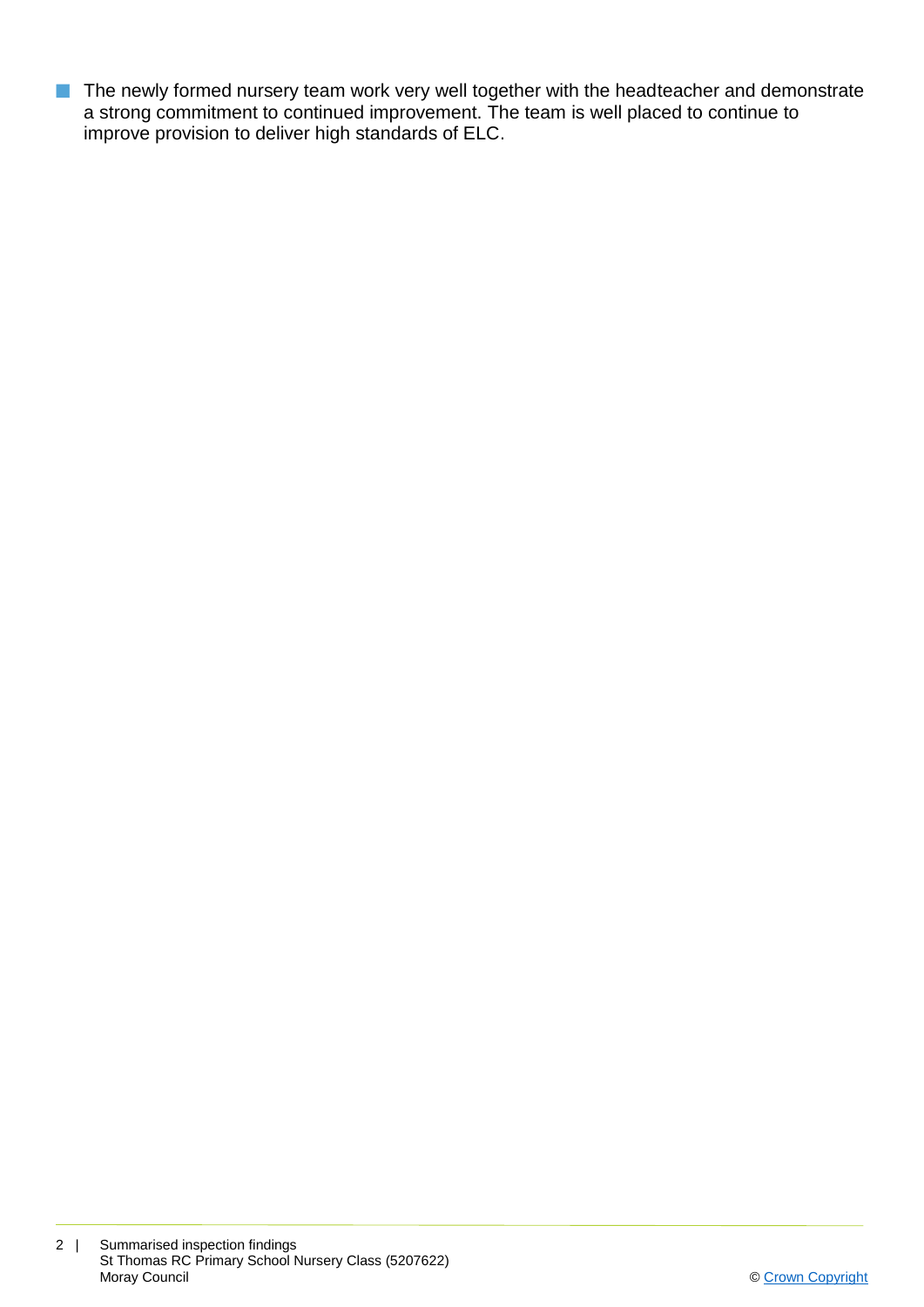#### **2.3 Learning, teaching and assessment satisfactory**

This indicator focuses on ensuring high quality learning experience for young children. It highlights the importance of a very good understanding of child development and early learning pedagogy. Effective use is made of observation to inform future learning and identify the progress made. Children are involved in planning for their own learning. Together these ensure children's successes and achievements are maximised. The themes are:

- learning and engagement
- quality of interactions
- effective use of assessment
	- planning, tracking and monitoring
- $\blacksquare$  There is a relaxed start to the nursery session. Practitioners are available to welcome children and their families individually each morning. Relationships between practitioners, children and families are nurturing and caring and this supports children to feel settled and ready to learn. The learning environment allows children freedom to make choices about where they play and what they play with. There is a good range of real life, natural and open-ended resources that allow children to investigate and explore. Children can access resources independently and have time to follow their own interests. This leads to most children being motivated and engaged in their play. A minority of children require support to sustain interest and engage purposefully in play.
- **n** Practitioners gather children together at the end of each session. They should review these group times to ensure children spend quality time with their key worker. They should plan group times to provide a balance of experiences across the curriculum and to support children's next steps in learning.
- n Children access the interactive board to play games to consolidate prior learning, such as counting and recognising numbers. They use the tablet computer to take photographs and to research information about their interests. Practitioners should continue to extend opportunities for children to develop early digital skills through using technology.
- **n** Practitioners' professional learning has led to them have a good understanding of child development and early learning pedagogy. They interact sensitively with children during their play. The majority scaffold learning and ask well-formed questions to challenge children's thinking. This should be developed more consistently across the whole team to secure improved progress in children's learning.
- Practitioners plan responsively for overall learning during the 'daily huddle' by analysing significant observations of the playroom. They plan experiences, interactions and changes to environment in order to build on children interests or to develop further children's learning. They also plan responsively for individual children each week. Practitioners use floorbooks to document activities and learning around children's interest. They should develop further the use of floorbooks so they become a mechanism to plan effectively for children's learning. This should support practitioners to streamline the current planning paperwork. Children are not yet able to talk about their learning. This could be supported through developing the use of floorbooks and this should also help children to develop an understanding of themselves as learners.
- Each child has a learning journal, a learning jotter and tracking sheets to record progress in literacy, numeracy and developmental skills. Learning journals contain observations gathered during the child's focus week and identified next steps in learning. Learning jotters contain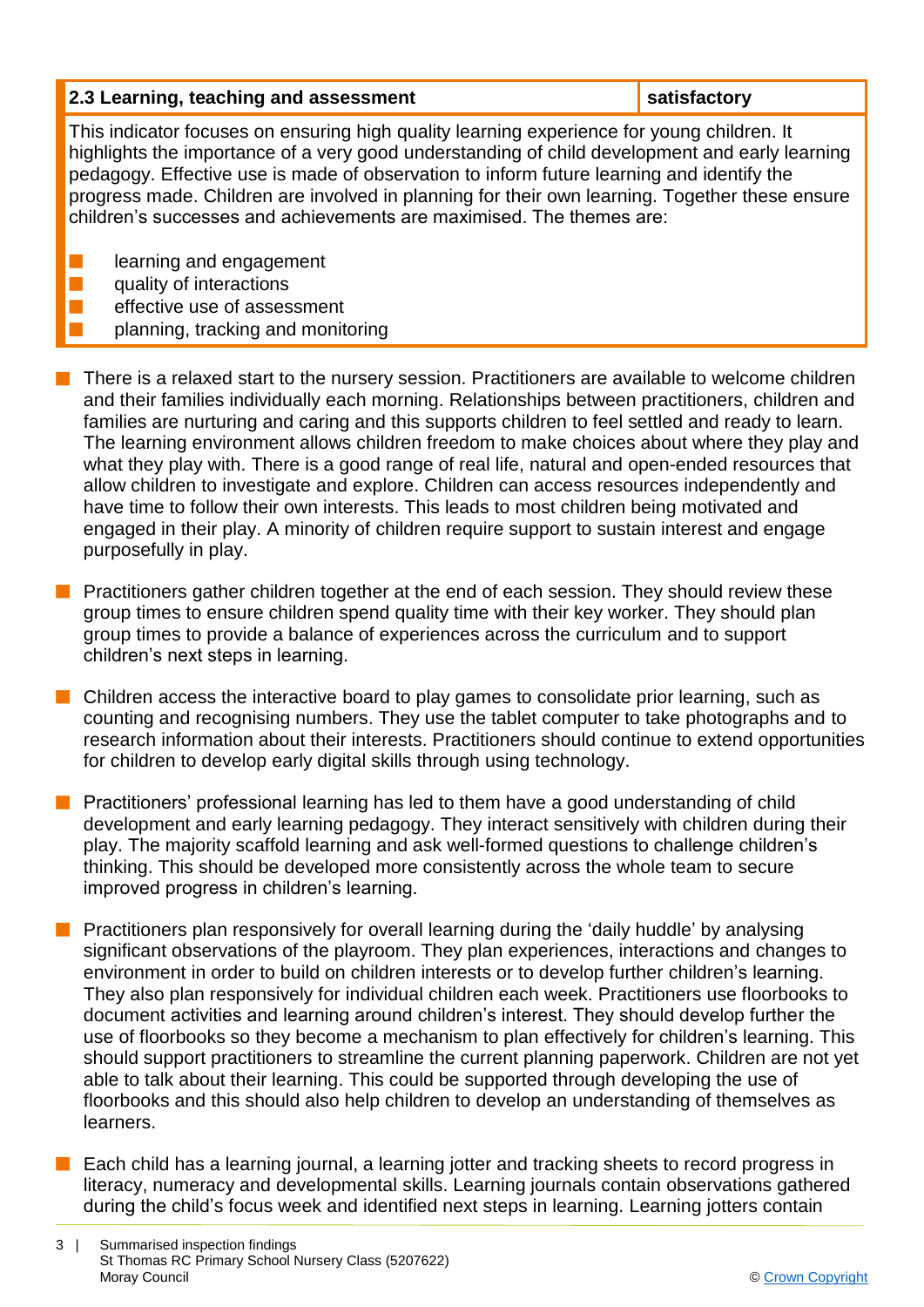photographs, comments and samples of children's early mark making. Learning jotters and journals are readily accessible to children and their families. Children enjoy sharing their learning jotters and talking about the activities they have taken part in that are captured in the photographs. Observations of children's play and learning are of variable quality and do not yet consistently focus on significant learning. Practitioners should review the documentation of children's learning to make this more manageable and coherent.

**n** Practitioners use a variety of trackers to document where children are in their learning. Trackers are not consistently dated and this makes it difficult to evidence children's progress over time. There is a need to review trackers to ensure the information gathered is useful in planning for children's learning.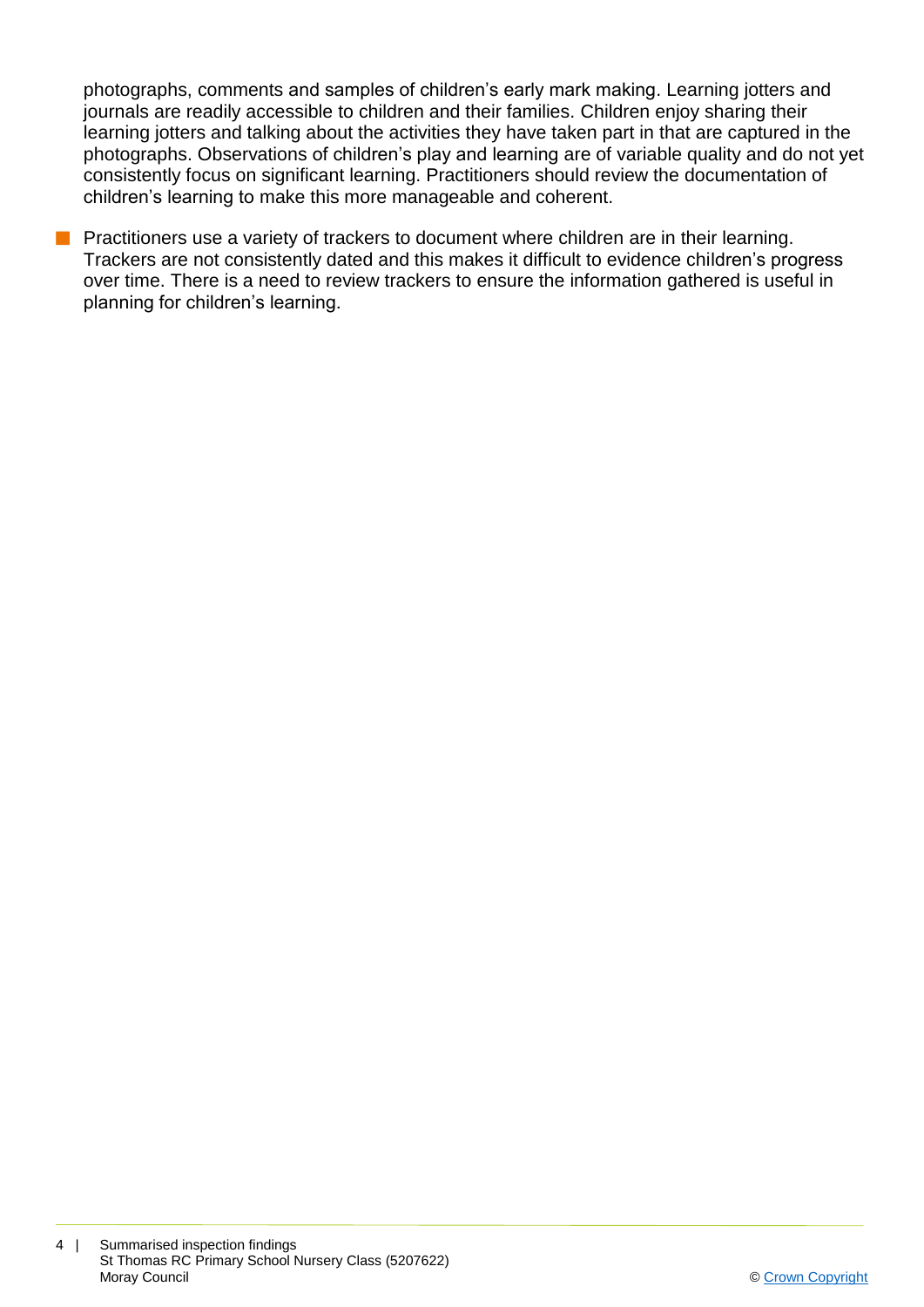#### **2.2 Curriculum: Learning and developmental pathways**

- $\blacksquare$  The curriculum is based firmly on play and takes account of Curriculum for Excellence experiences and outcomes. There is currently a lack of challenge, depth and progression of children's skills across all curricular aspects. The nursery team need to develop a shared understanding on how they can develop the use of curricular pathways to address this.
- The nursery does not yet have a curriculum rationale to help quide and inform its work. The nursery is ready to develop this to help practitioners provide relevant experiences, which take account of its unique local community. This should also support high aspirations for all children.
- **n** Practitioners are beginning to provide real life learning experiences for children to develop an awareness of the world of work. They order snack ingredients on line and help to put these away when they arrive with the delivery van. They take part in baking and cooking food for snack. As planned, practitioners should continue to make greater use of the local community to widen children's learning experiences.
- **n** Practitioners take account of children's individual needs when they start nursery, with a settling-in period tailored to suit children and families. Transition for children moving on to primary is well planned to give children a variety of experiences within the school before starting P1. The newly introduced trackers should support continuity and progression in children's learning across the early level.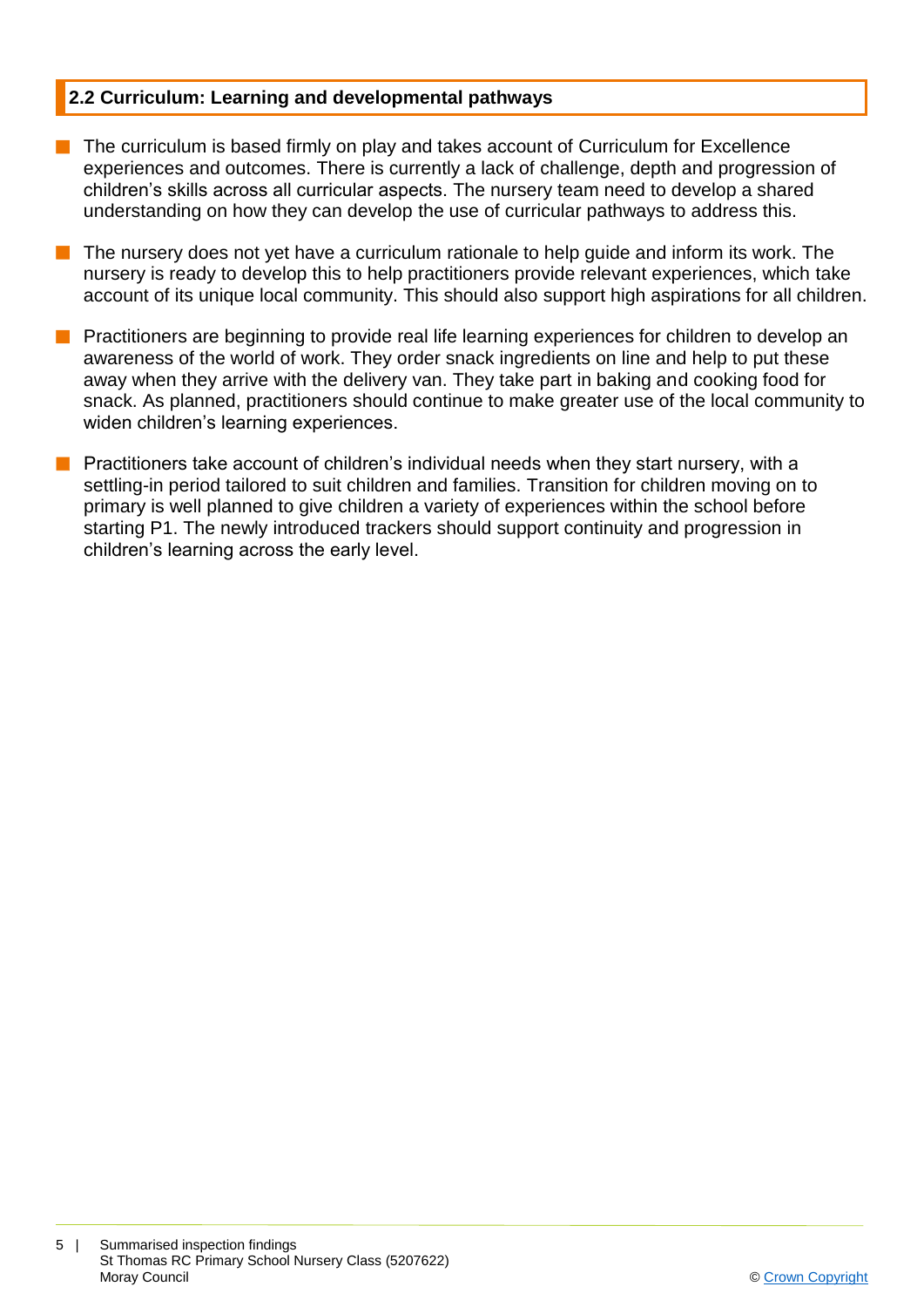#### **2.7 Partnerships: Impact on children and families – parental engagement**

- **n** Practitioners have strong positive relationships with families. They make time each day to speak with parents and carers at drop off and pick up times. Parents and carers meet termly with practitioners to discuss their child's progress in learning and together they identify children's next steps in learning.
- **n** Practitioners are aware of the benefits of working in partnerships with families. They invite families to become involved in children's learning in nursery by attending stay and play sessions. Practitioners have reviewed these sessions to make them more focused and meaningful. This is supporting them to share important messages with parents and carers, for example, the benefits of singing and reading with children at home. Practitioners should consider ways to make better use of the skills and interests of families to enrich children's learning in the setting.
- Practitioners should build on the positive, well-established relationships to support families to contribute more effectively to the self-evaluation process.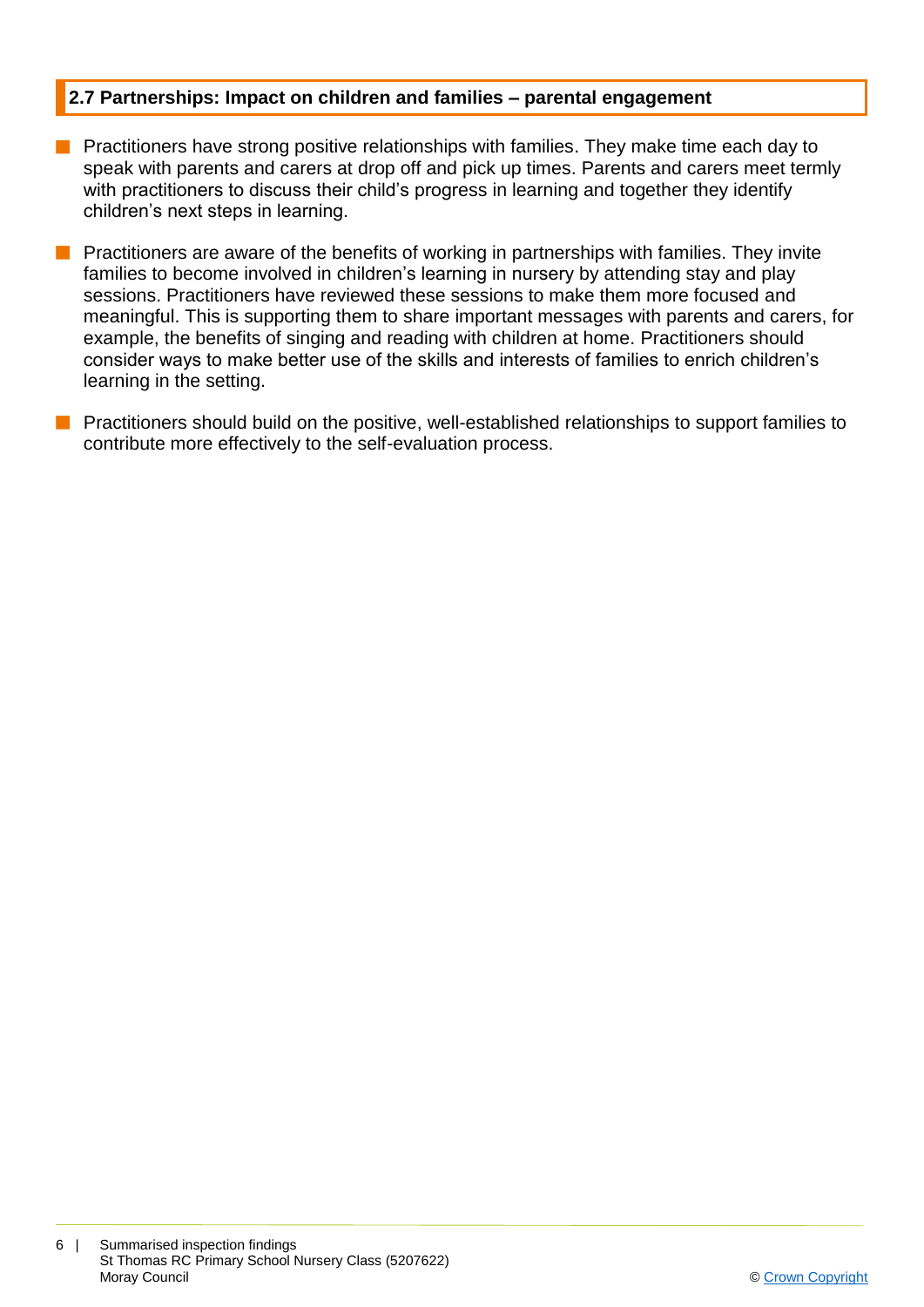#### **2.1 Safeguarding**

**n** The school submitted self-evaluation information related to child protection and safeguarding. Inspectors discussed this information with relevant staff and, where appropriate, children. In addition, inspectors examined a sample of safeguarding documentation. Areas for development have been agreed with the school and the education authority.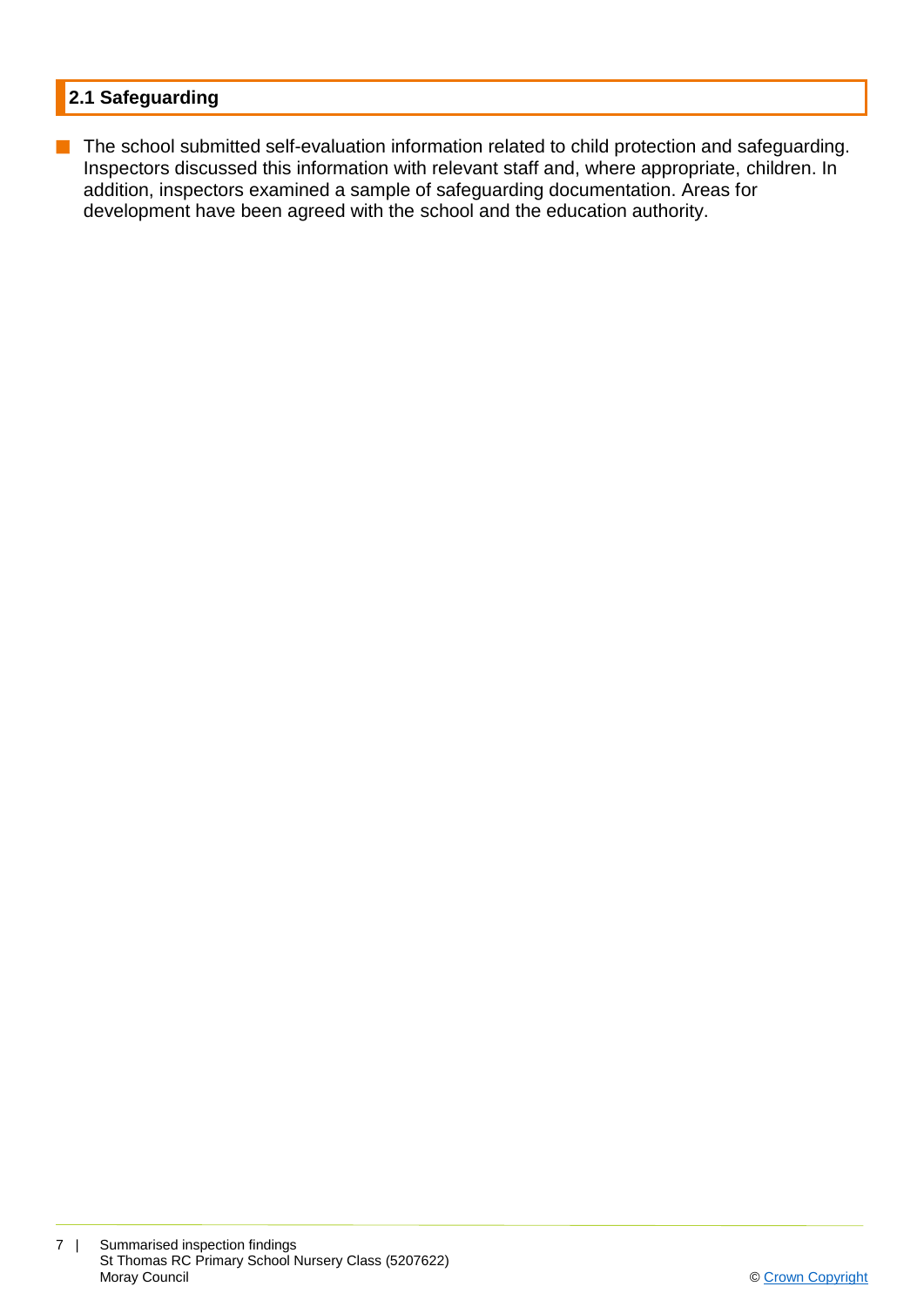#### **3.1 Ensuring wellbeing, equality and inclusion gives good**

This indicator reflects on the setting's approach to children's wellbeing which underpins their ability to achieve success. It highlights the need for policies and practices to be well grounded in current legislation and a shared understanding of the value of each individual. A clear focus on wellbeing entitlements and protected characteristics supports all children to be the best they can be and celebrates their successes and achievements. The themes are:

 $\blacksquare$  wellbeing

 $\blacksquare$  fulfilment of statutory duties

#### inclusion and equality

- **Practitioners understand the impact of positive relationships to ensure wellbeing and place high** importance in establishing these. As a result, the caring, nurturing relationships between, practitioners, children and families is a strong feature of practice. Practitioners consider each child as an individual and this supports children to feel included and involved in the life of the setting.
- **n** Practitioners demonstrate through their practice their understanding of wellbeing for children. They support children to develop their understanding of how to keep safe and manage their own risks in the outdoor area. Practitioners try to ensure children experience a nurturing snack time. Snack times are social experiences where children are encouraged to try new foods and develop good social skills. There is daily free flow access to outdoors where children benefit from fresh air and exercise. Children do not consistently take responsibility for looking after their own belongings and nursery resources. Practitioners should consistently promote positive behaviour and a respectful ethos to support all children to become increasingly responsible in the nursery. Senior leaders are skilled in using restorative approaches to support children to deal with disputes and develop positive relationships. The approaches they model are supporting other practitioners to begin to implement restorative approaches and this should lead to increased consistency across the team.
- **N** Wellbeing indicators are displayed in the cloakroom. Practitioners have recently created a character for each indicator and these are displayed across the nursery environment. They are beginning to use the language of wellbeing indicators with children during their play. This is supporting children to develop an understanding of what it means to be safe, healthy, active, nurtured, achieving, responsible and respected. Practitioners should continue to develop children's awareness the wellbeing indicators. They should also begin to make appropriate links with the school values.
- The school has systems in place to ensure practitioners comply with statutory requirements and codes of practice. They know what is involved in fulfilling statutory duties and undertake relevant training to ensure they keep their knowledge and practice up to date.
- **n** Practitioners value cultural diversity and they provide resources that reflect different cultural backgrounds. The open-ended dressing up resources support children to avoid developing gender stereotypes. Practitioners should consider ways to further actively challenge children's thinking and beliefs about gender stereotypes and the traditional view of what makes a family. This will help to support children further to be inclusive and respectful of others.
- **n** Practitioners are aware of children's socio-economic backgrounds and make provision to ensure all children can participate in learning experiences. For example, they provide suitable outdoor clothing and a lending library that allows families access to a wide range of books to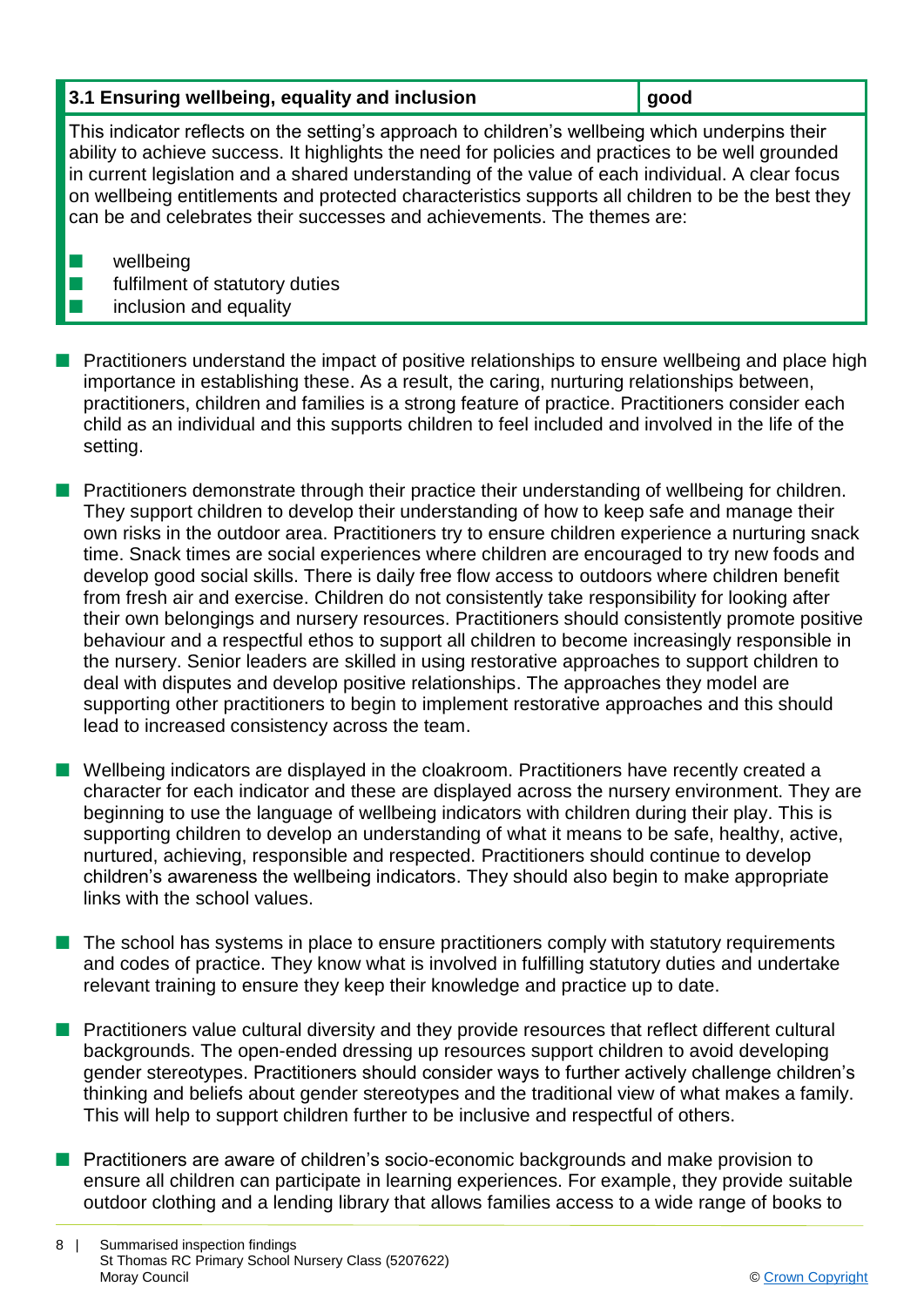share at home. They are also attuned to children's needs as they arrive at nursery and make additional snack available if required.

**n** Practitioners identify children with potential barriers to learning. They value the input of other professionals and use information to plan experiences for individual children. Children who need them have individualised plans. These should be shared more widely to ensure that all practitioners are clear about planned strategies and are involved in contributing to children's targets.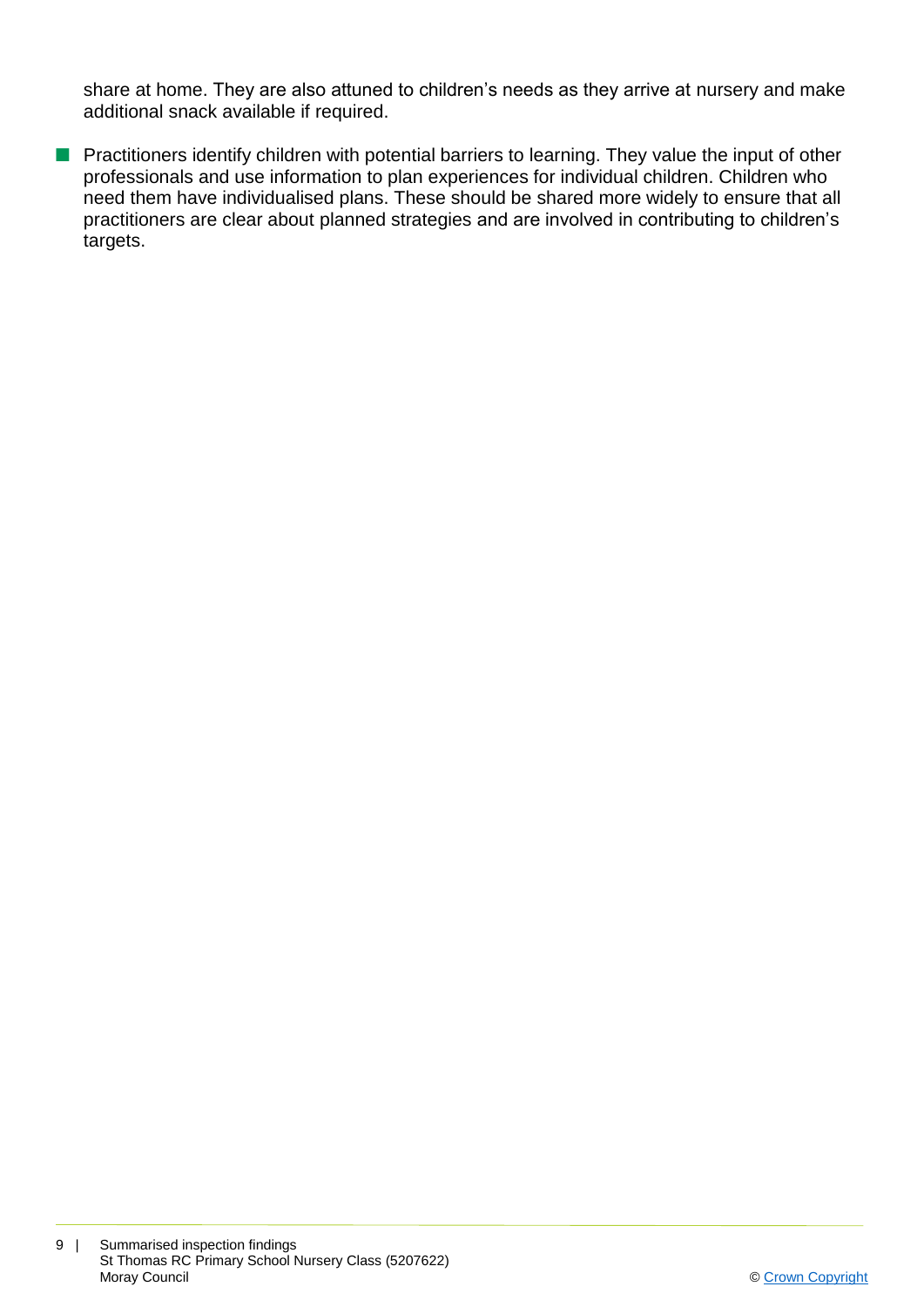#### **3.2 Securing children's progress and all statisfactory satisfactory**

This indicator relates to the development and learning of babies, toddlers and young children. It requires clear understanding of early learning and development and pedagogy. It reflects the integrated way young children learn and the importance of experiences and development happening on an individual basis within a supportive, nurturing and stimulating environment. High quality early learning and childcare contributes significantly to enhancing children's progress and achievement as they grow and learn. It can benefit all children by closing the attainment gap and ensuring equity for all. It is about the holistic nature of development and learning ensuring these foundations are secure in order to achieve future attainment success. The themes are:

- **n** progress in communication, early language, mathematics, and health and wellbeing
- $\blacksquare$  children's progress over time
- $\blacksquare$  overall quality of children's achievement
- $\blacksquare$  ensuring equity for all children
- **n** Most children are making satisfactory progress in communication and early language. Most children recognise their name and a few are beginning to attempt to write letters from their name. The majority of children talk confidently during play with familiar adults and their friends. A few children choose to look at books independently and the majority listen well to stories at group time. Practitioners should review story sessions to develop further children's love of reading and awareness of print. All children have drawn pictures for their learning jotter and a few are beginning to draw recognisable pictures. The majority of children are developing good fine-motor skills that will support them with emergent writing. A stronger focus on early mark making would help to challenge children to present more detail in drawings and inspire them to become emergent writers.
- $\blacksquare$  The majority of children are making satisfactory progress in mathematics. Most children join in with number songs. They are learning about the passage of time using timers and they sing songs that develop their understanding of the sequence of the days of the week. Most of the older children count using one-to-one correspondence and know the number sequence to ten. Most older children recognise basic two-dimensional shapes and use positional language such as on, under, before. The majority of children are beginning to use the language of measure in their play through using the range of open-ended resources. There is no evidence yet of children developing an understanding of money and coin recognition. Most children are beginning to develop an awareness of using graphs and charts to represent information. For example using charts to display information about who liked and did not like the homemade soup.
- n Most children are making satisfactory progress in health and wellbeing. They are developing friendships and are learning to interact positively with each other. A few children require support to help them regulate their emotions. Practitioners should support all children to develop vocabulary to talk about feelings. All children are developing an understanding of good hygiene practice. They know when to wash their hands and take part in the tooth brushing programme. Almost all children are developing a good awareness of healthy eating as they help to prepare the healthy snacks. The majority of children demonstrate good levels of independence. Practitioners should ensure that they consistently support independence skills particularly at tidy up time and when children are putting on and taking off their outdoor clothes. All children take part in outdoor play and most are developing good control of the movement of their bodies.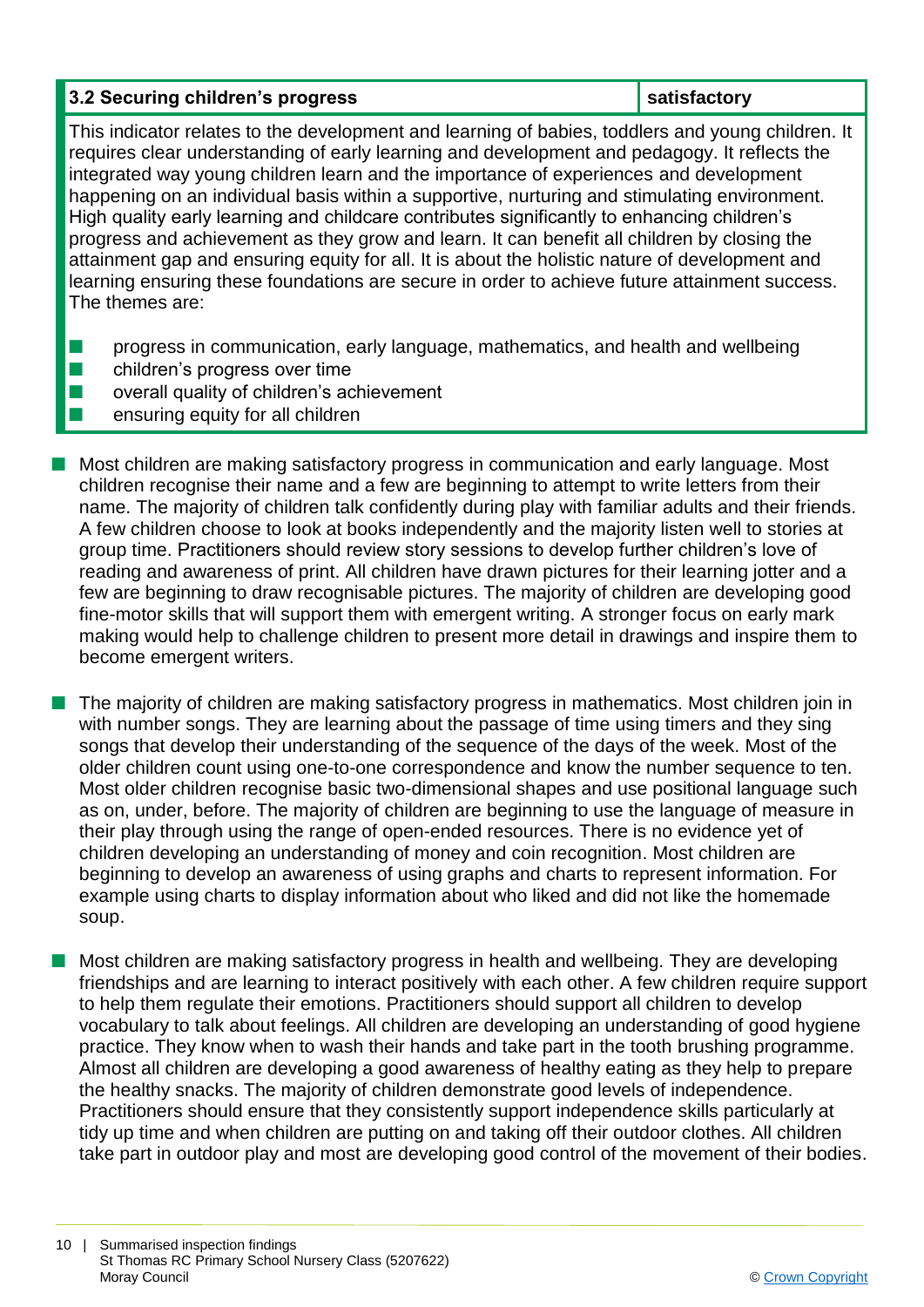- Overall, most children are making satisfactory progress in their learning. Children's learning journals, jotters and tracking information do not yet fully illustrate the progress children make across their learning at nursery. Practitioners should develop the use of trackers to evidence that, over time, children continually develop their skills in literacy, numeracy and health and wellbeing. Parents have regular formal and informal opportunities to discuss their child's progress in learning.
- **n** Practitioners celebrate and display children's wider achievements at nursery and at home on the Proud Cloud. This is supporting children to be aware of what it feels like to be a successful learner. Practitioners should develop further the use of the Proud Cloud to celebrate achievements of specific targets.
- n There is a need to create systems to gather data on children's progress in learning. This should provide valuable information that will help to give a clearer overall picture of children's progress and identify areas where practitioners can improve learning. This should support practitioners to identify interventions to improve learning for all with a particular focus on approaches that will support children facing challenges.